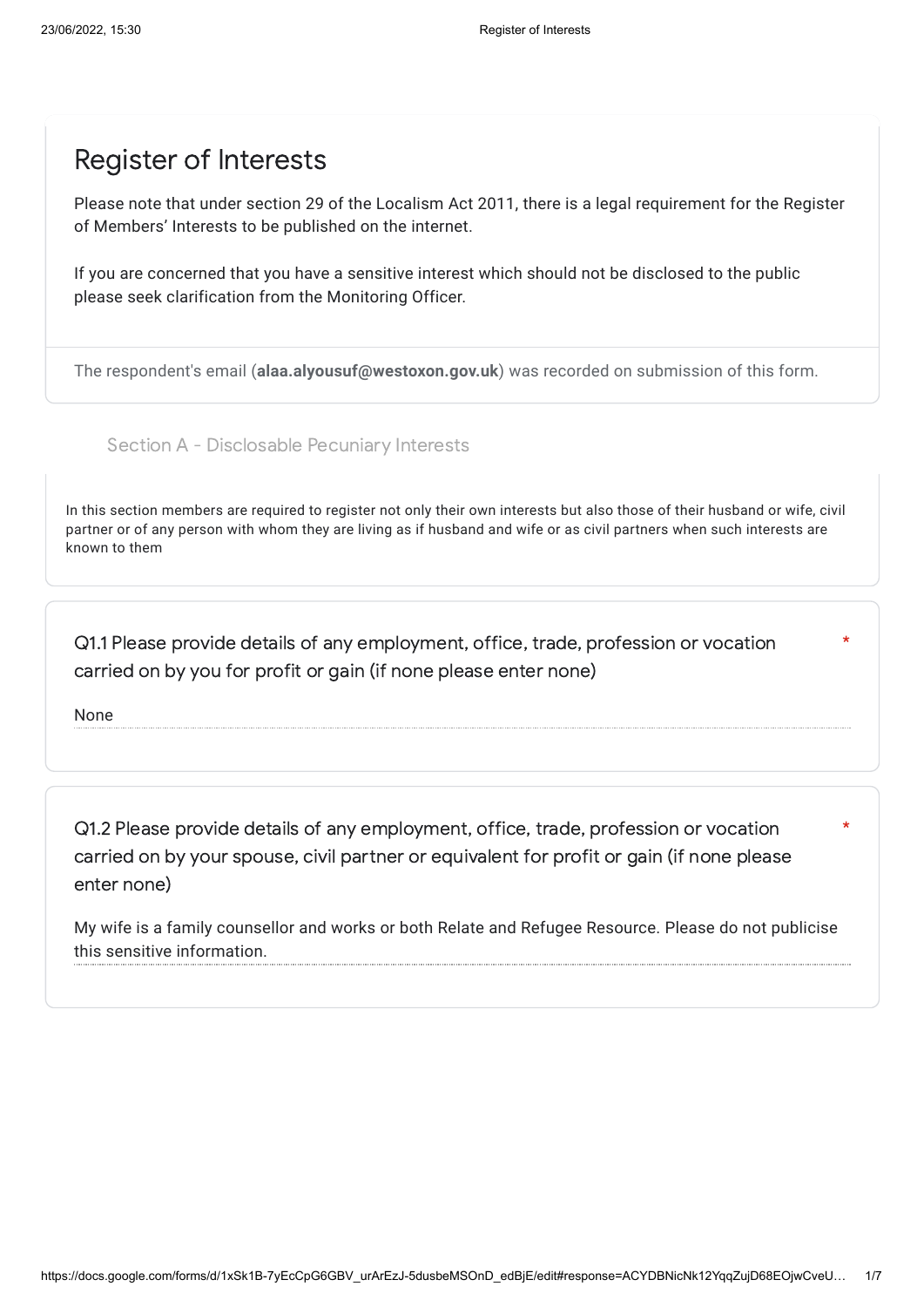\*

Q2. Have you or your spouse, civil partner or equivalent received any payment or any other financial benefit (other than from the Council) within the last 12 months in respect of expenses you have incurred in carrying out your duties as a member, or towards your election expenses. This includes any payment or financial benefit from a trade union within the meaning of the Trade Union and Labour Relations (Consolidation) Act 1992?

No

If you have answered yes to Q2 please enter the details here

Q3.1 Do you, have a beneficial interest in securities of that body where: (a) that body to your knowledge has a place of business or land in the Council's area; and(b) either-(i) the total nominal value of the securities exceeds £25,000 or 1/100th of the total issued share capital of that body; or(ii) if the share capital of that body is of more than one class, the total nominal value of the shares of any one class in which you or a person referred to above as a beneficial interest which exceeds 1/100th of the total issued share capital of that class? \*

Yes

No

If you have answered yes to Q3.1 please enter the details here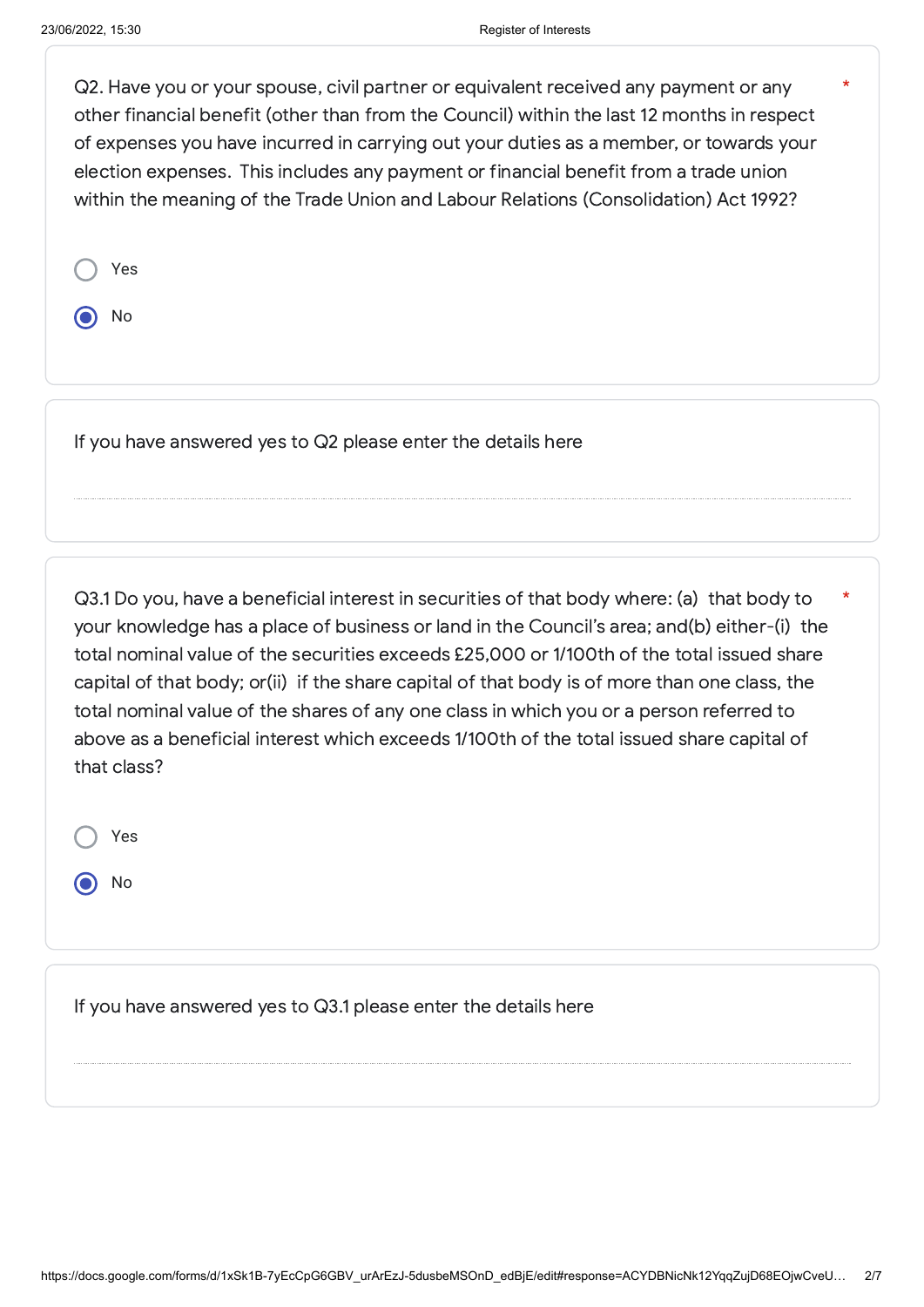$Q3.2$  Does vou spouse, civil partner or equivalent, have a beneficial interest in securities of  $*$ that body where: (a) that body to your knowledge has a place of business or land in the Council's area; and(b) either-(i) the total nominal value of the securities exceeds £25,000 or 1/100th of the total issued share capital of that body; or(ii) if the share capital of that body is of more than one class, the total nominal value of the shares of any one class in which you or a person referred to above as a beneficial interest which exceeds 1/100th of the total issued share capital of that class?

| Yes |  |
|-----|--|
| No  |  |

If you have answered yes to Q3.2 please enter the details here

Q4.1 Are you aware of any contract for goods, services or works made between yourself (or a body in which you or they have a beneficial interest) and the Council which has not been fully discharged \*

Yes

No

If you have answered yes to question 4.1 please enter the details here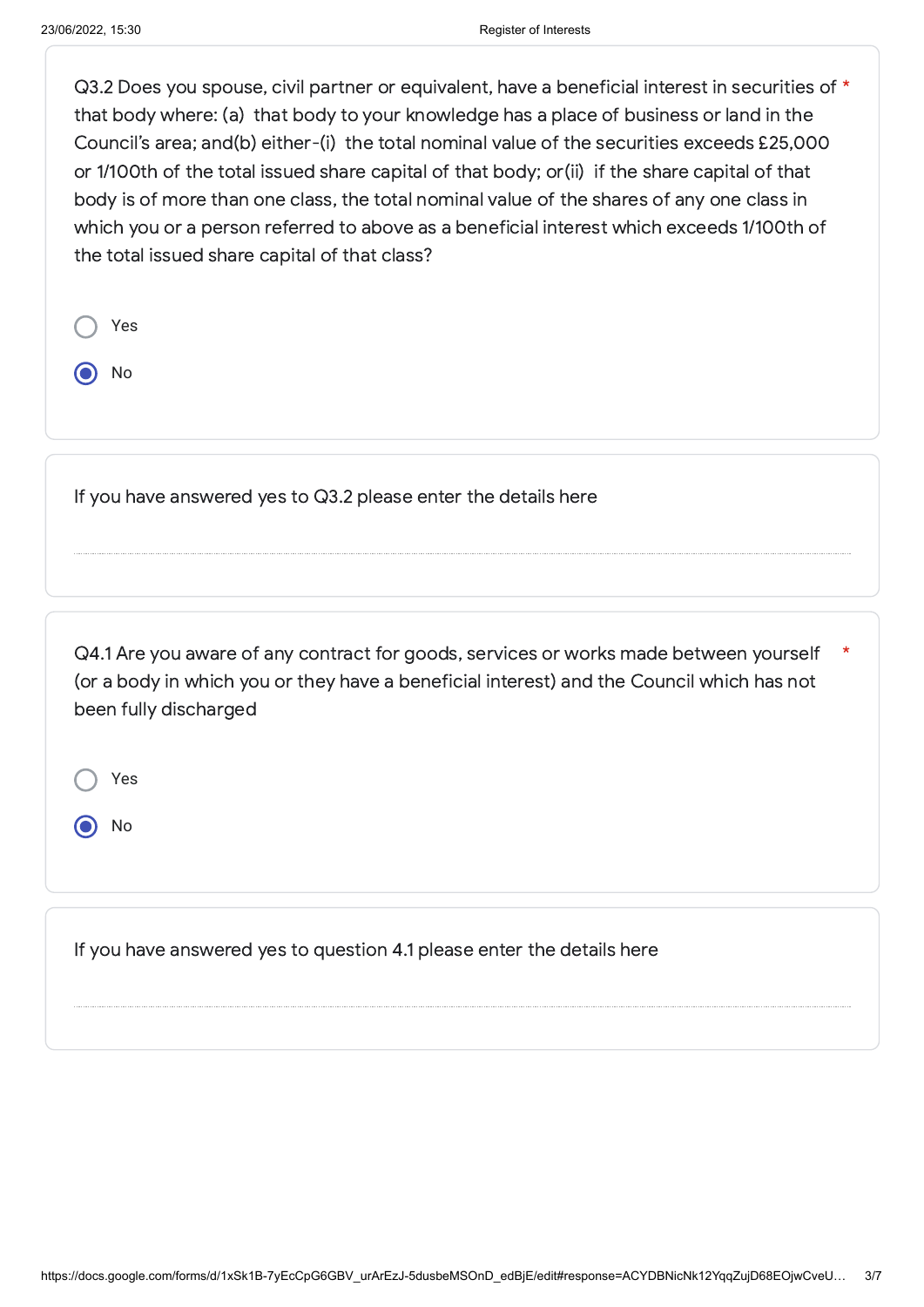| Q4.2 Are you aware of any contract for goods, services or works made between your<br>spouse, civil partner or equivalent (or a body in which they have a beneficial interest) and<br>the Council which has not been fully discharged | $^\star$ |
|--------------------------------------------------------------------------------------------------------------------------------------------------------------------------------------------------------------------------------------|----------|
| Yes                                                                                                                                                                                                                                  |          |
| No                                                                                                                                                                                                                                   |          |
|                                                                                                                                                                                                                                      |          |
| If you have answered yes to question 4.2 please enter the details here                                                                                                                                                               |          |
|                                                                                                                                                                                                                                      |          |

| Q5.1 Is there land in the Council's area in which you have a beneficial interest. (This |
|-----------------------------------------------------------------------------------------|
| includes any property including your home and any land or buildings from which you      |
| receive rent)                                                                           |

\*

| Yes |
|-----|
|     |

No

If you have answered yes to question 5.1 please provide the details here

My home Bridleway End, The Green, Freeland.

Q5.2 Is there land in the Council's area in which your spouse, civil partner or equivalent have a beneficial interest. (This includes any property including your home and any land or buildings from which you receive rent) \*

Yes

No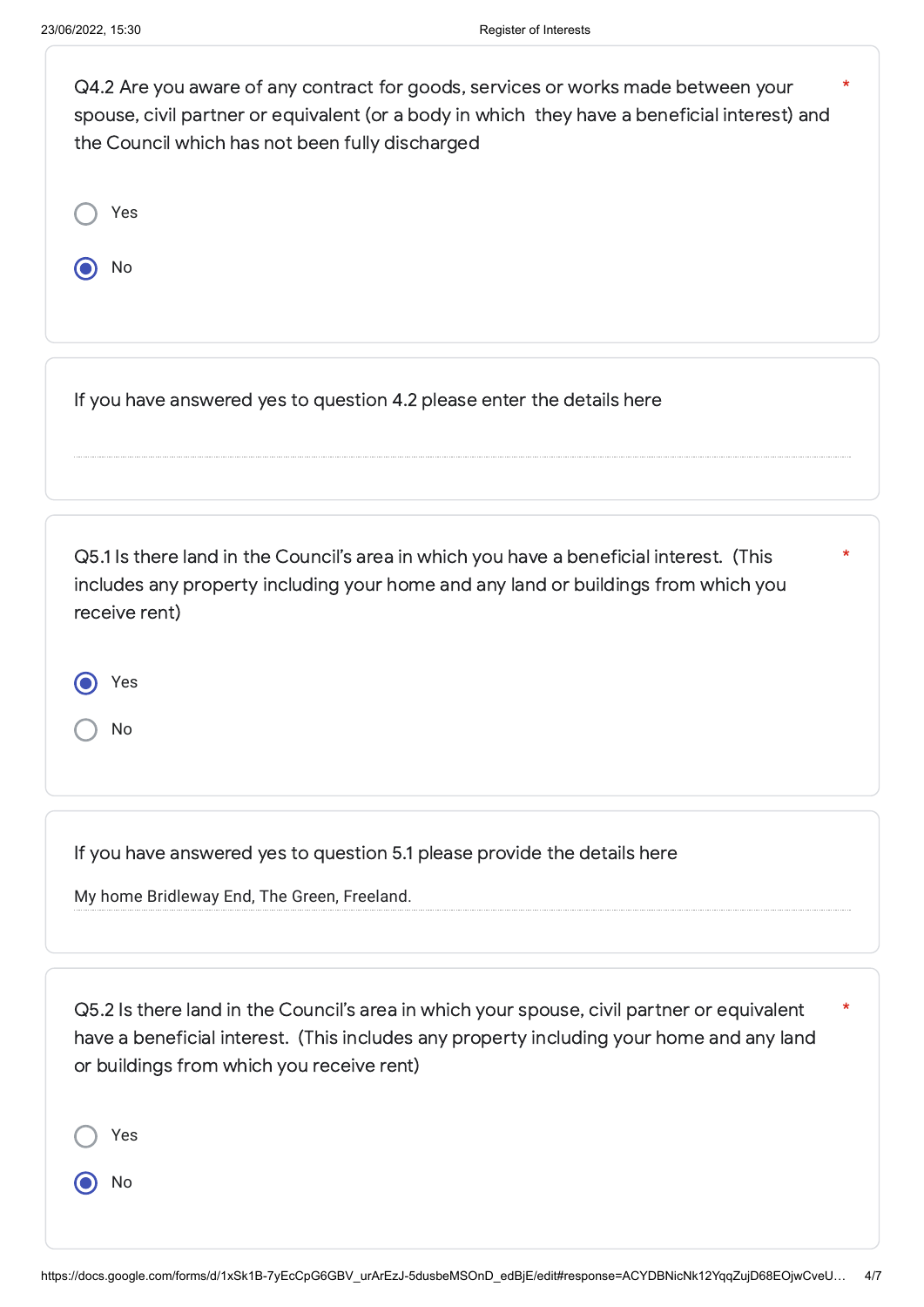| If you have answered yes to question 5.2 please provide the details here |  |
|--------------------------------------------------------------------------|--|
|--------------------------------------------------------------------------|--|

Q6. Are you aware of any tenancy where, the landlord is the Council and the tenant is a body in which you, your spouse, civil partner or equivalent or a person has a beneficial interest \*

|   | Yes |  |  |  |
|---|-----|--|--|--|
| 1 | No  |  |  |  |

If you have answered yes to question 6 please enter the details here

Q7. Is there any land in the Council's area for which you, your spouse, civil partner or equivalent have a licence (alone or jointly with others) to occupy for a month or longer

\*

Yes

No

If you have answered yes to question 7 please enter the details here

Section B - Other Interests

The interests noted below should be those of the member only and not those of a partner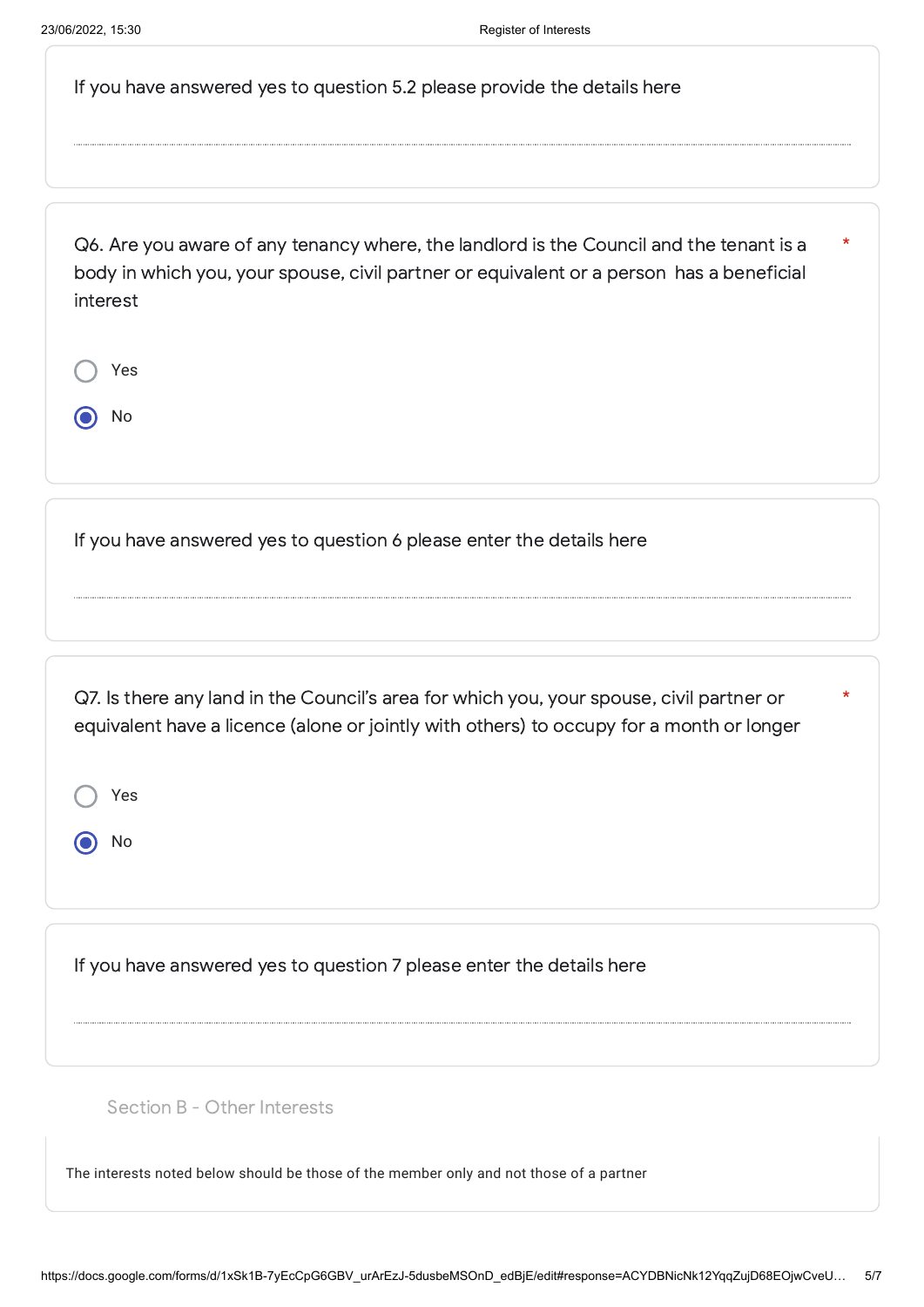Q1. Please list any body to which you are appointed or nominated to by the Council

Q2. Please list any body, of which you are a member, which (i) exercises functions of a public nature;(ii) is directed to charitable purposes; or(iii) is one of whose principal purposes includes the influencing of public opinion or policy (including any political party or trade union)

Q3. Please identify the details of any person from who you have received a gift or hospitality with an estimated value of at least £50

Q4. Are you a member of a secret society (note: this includes membership of any lodge, chapter, society, trust or regular gathering or meeting, which: is not open to members of the public who are not members of that lodge, chapter, society or trust;• includes in the grant of membership an obligation on the part of the member a requirement to make a commitment (whether by oath or otherwise) of allegiance to the lodge, chapter, society, trust, gathering or meeting; and• includes, whether initially or subsequently, a commitment (whether by oath or otherwise) of secrecy about the rules, membership or conduct of the lodge, chapter, society, trust, gathering or meeting.A lodge, chapter, society, trust, gathering or meeting as defined above, should not be regarded as a secret society if it forms part of the activity of a generally recognised religion.' \*

Yes No